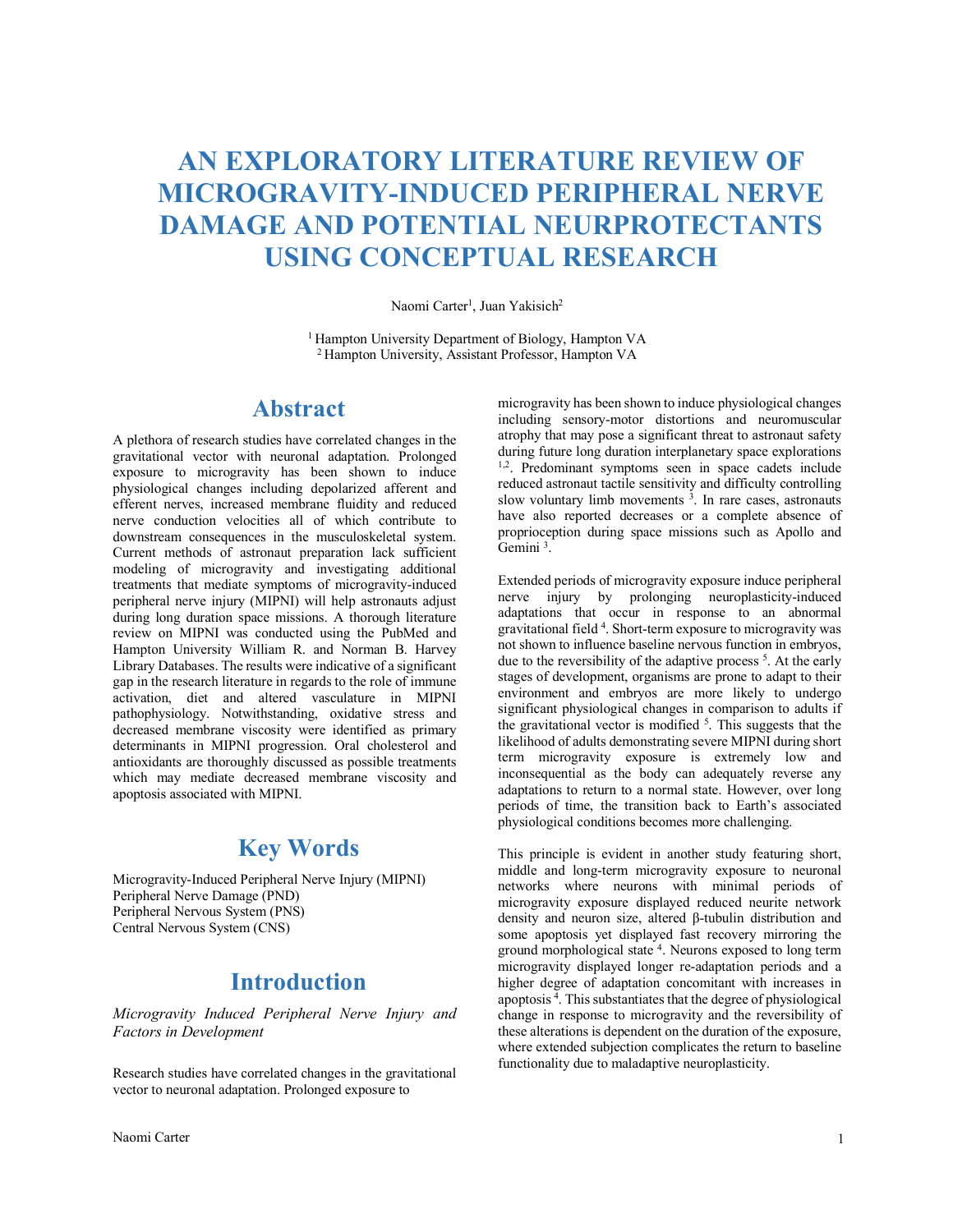Genetics may also play a role in an individual's neuroadaptive processes in space. Scott Kelly was the first American to spend more than a year in space, spending 340 days on the Soyuz TMA-18M spacecraft before returning September 4th, 2015 6. NASA researchers were able to observe how the human body adjusts to microgravity and stress in a new context, considering Kelly's identical twin brother on Earth 6. The twin studies revealed that roughly 93% of astronaut Scott Kelly's genes returned to normal after his space mission, and the other 7% remained changed, even after Kelly returned to earth, suggesting that space travel has prolonged effects on the body and that gene expression helps mediate the acclimation to a microgravity environment  $7,8,9$ . In simulated microgravity conditions, adipose derived stem cells demonstrated increased neural differentiation and upregulated expression of *GNL3*, *MAP-2*, *BDNF*, *NT-3* genes <sup>10</sup>. Post differentiation of these neurotrophic factors, cell viability was shown to decrease 10. Investigating genetic disposition and altered gene expression in microgravity may explain why in rare cases, astronauts have experienced significant decreases or even a complete absence of proprioception on space flights 3.

Radiation exposure, alongside microgravity, ranks amongst the top five list of concerns for human spaceflight according to NASA and can directly moderate the functionality of the peripheral nervous system 11. Long duration space missions expose crew-members to 50 to 2,000 mSv of ionizing radiation that easily exceeds the maximum human dosage with impactful repercussions to neuronal network integrity  $\frac{1}{2}$ . Galactic cosmic rays and solar proton events in earth's atmosphere place astronauts at risk for degenerative diseases <sup>13,14</sup>. Post-irradiation swelling of the myelin sheath in the sciatic nerve was concomitant with necrotic and degenerative changes 15. This suggests that neuronal conductivity is also moderated by radiation levels in space. The constant exposure to high doses of radiation places astronauts at risk of developing Radiation Fibrosis Syndrome and further neuromuscular and musculoskeletal fibrosis 16. While specialized space wear and technology helps limit the radiation exposure, radiation is still a significant factor in peripheral nerve functionality and MIPNI.

Microgravity induces systemic changes that alter hydrostatic pressure, fluid shear stress and cellular polarity that may have secondary consequences on MIPNI progression  $^{10,17,18,19}$ . Further investigation is required to understand how these factors mediate MIPNI presentation.

### *Current Standards of Astronaut Preparation for Microgravity Environment and Microgravity Management in Space*

According to NASA, microgravity is one of the top five threats to astronaut health and safety 20. Aspiring astronauts undergo rigorous training to prepare for the microgravity environment. The Sonny Carter training facility features the largest indoor pool in the world where astronauts spend up to 10 uninterrupted hours in a simulated low gravity environment  $2^{1,22}$ . At about 32-49 ft or ⅓ of the depth of the

total body of water, the average diver becomes neutrally buoyant and the forces actively pulling up or down on the body are greatly reduced <sup>23</sup>. At a depth of roughly 40ft, the Sonny Carter facility can simulate weightlessness <sup>24</sup>. However, there are significant differences between the underwater training facility and real microgravity environments. Primarily, the air density at the edge of space is almost zero which vastly differs fromto the density of water at  $1g/cm^3$  <sup>25</sup>. Water adds drag to the body and astronauts can recognize this hindrance while completing tasks 24. While training in such underwater environments provides an excellent simulation, it has many limitations and cannot prepare astronauts for prolonged exposure to microgravity nor elicit MIPNI symptoms.

In the KC-135 plane, astronauts can spend up to 25 minutes in a truly weightless environment 22. However, this exposure is too brief to observe MIPNI development. Currently, NASA offers no training for astronauts that would mimic the effects of microgravity on neuronal adaptation or sensory communication and trainees do not have the opportunity to become familiar with physical effects of MIPNI before entering space.

To address the consequences of gravitational changes in space, astronauts exercise regularly and have specialized suits that can help increase the load on the body  $2.26$ . These methods can reduce symptoms associated with MIPNI including sensory-muscle latency, but does not address the mechanisms driving MIPNI progression or symptom presentation 2.

### *Objectives and Relevance of Research*

During expeditions to the international space station, astronauts can be in space for roughly six months, with the longest US space mission being 215 days by Mike Lopez-Alegria 27,28 . Still, this is less than one third of the duration of the NASA Mars exploration trip that is much farther, and requires another lift off 20,27. While the body's acute changes to neural afferent input in response to microgravity have shown to be reversible in short term missions typically under three weeks, long term exposure to microgravity during spaceflight will have deleterious impacts to human function upon returning to earth  $26$ . Given the difference in space mission length, astronauts will likely present with significantly more severe MIPNI symptoms than those in previous astronaut's missions. The transition from earth to space, space to Mars and back will induce excessive stress on neuronal adaptive mechanisms. Investigation of MIPNI pathophysiology and potential treatments is essential to protecting interstellar astronauts from the effects of microgravity.

The mechanism by which microgravity alters peripheral nerve integrity is still being elucidated. Currently there are no available treatments for MIPNI and preventative attempts to prepare astronauts for the microgravity environment are inadequate. An urgent need arises to evaluate MIPNI in order to protect astronauts during space travel and aid in readjustment upon returning to earth's climate. By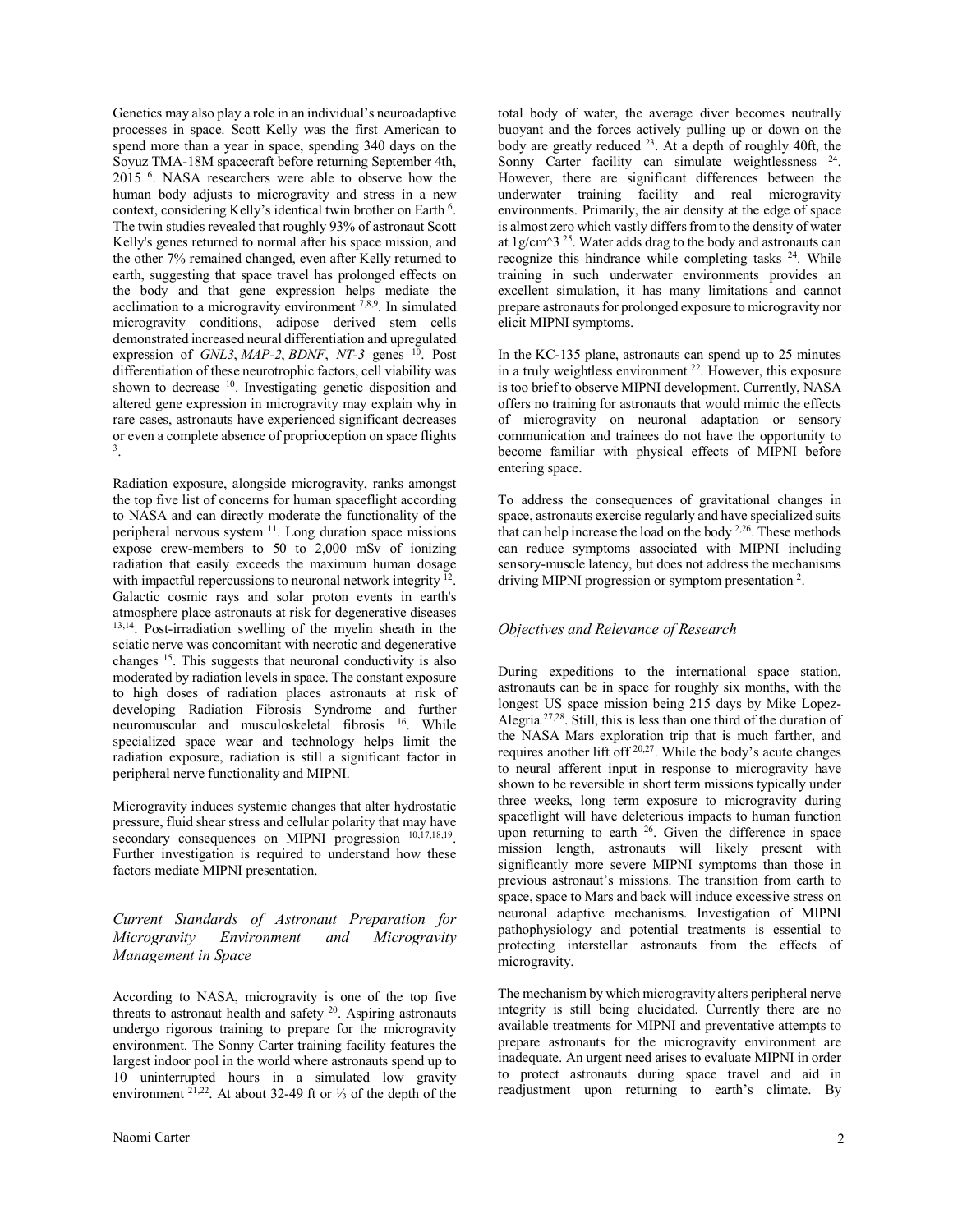condensing the data on MIPNI pathophysiology using a thorough literature review, we hope to clarify mechanisms fueling MIPNI development. This paper aims to use systematic literature searches and conceptual research methods to summarize MIPNI pathophysiology and propose therapeutics that will inform future clinical research.

# **Methods for Literature Review**

#### *Scientific Journals and Key Words Involved in Search*

PubMed and the William R and Norman B Harvey Library Databases were utilized in the search. Scientific articles within the first 100 search results that reference MIPNI pathophysiology were considered in the review. The results were filtered to only include journal articles with the full text accessible online for both PubMed and Harvey Library Database. Microgravity Induced Peripheral Nerve Injury Keywords include "Microgravity induced peripheral nerve injury" "microgravity influence on peripheral nervous system", "microgravity neurology" and "microgravity nerve injury pathology".

#### *Evaluation of MIPNI*

A primary determinant is experimentally defined as a driving factor in the pathogenesis demonstrated in the literature that is onset directly by the etiology, influences the outcome of the peripheral nerves and mediates the severity or progression of the nerve damage. Primary determinants involved in MIPNI were conceptually investigated to predict possible treatments that could serve as a therapeutic.

# **Literature Search of MIPNI**

#### *Microgravity Induced Peripheral Nerve Injury*

MIPNI stems from prolonged neuronal adaptation in microgravity that alters the normal electrophysiology of afferent and efferent neurons and disrupts synaptic communication 4,29,30. Decreases in axon membrane viscosity under microgravity conditions have been observed in multiple neuronal cell lines including SH-SY5Y 1,17,31 . As the membrane becomes more fluid under microgravity, membrane resistance is diminished and current could potentially escape through the membrane reducing the axon potential. The closed-state probability of ion channels increases in response to these conditions due to a pressuredependent relationship with the axon membrane 1,32,33,34 .

During microgravity exposure in *Xenopus Laevis*, axon currents were significantly decreased  $1,35$ . This implies that length constant, or the distance required for an axon potential to drop to 36% of its initial value, contracts, reducing signal output. This is substantiated in a 2016 Ritzmann study where peripheral nerve stimulation output signals and peak to peak amplitudes are decreased in microgravity conditions <sup>36</sup>. Collectively these factors indicate reduced action potential velocities as shown in previous studies with earthworms  $1,17$ .

The resting potential has been shown to be slightly depolarized under microgravity condition in multiple human neuronal cell lines, including SF-21<sup>1,17,35,37,38</sup>. The threshold potential is also increased under microgravity and higher currents were required to depolarize efferent and afferent peripheral neurons 1,36. Interestingly, research studies revealed a clear increase in the rate of action potentials under microgravity conditions suggesting that these alterations ultimately decrease the distance between the resting potential and membrane threshold allowing for axons to depolarize easier and fire potentials at faster rates  $1,36$ . This hyperexcitability observed may serve to counteract the increased probability of closed ion channels and improve successful action potential propagation.

Sensory information collected by the PNS is reviewed by the central nervous system (CNS) to direct efferent stimuli and muscular response. Given the close relationship between the PNS and the musculoskeletal system, MIPNI may play a significant role in not only the sensory-related symptoms seen in astronauts but also indirectly contribute to musculoskeletal changes in space. Axonal nerve conduction relies on the ability of the signal to travel rapidly down the membrane, a process shown to be diminished in microgravity conditions due to reduced membrane viscosity <sup>1</sup>. Successful synaptic nerve conduction relies on interneuronal communication and is likely inhibited by the increased closed-state probability of ion channels <sup>1,34</sup>. Although peripheral neurons are pushed towards hyperexcitability, closed ion channels still reduce propagation speeds of axon potentials and ultimately slow neuromuscular communication  $\frac{1}{1}$ . This may explain microgravity-associated neuromuscular alterations. Peripheral nerve stimulation in the M. *soleus* under microgravity conditions revealed increased H-reflex latencies, prolonged sensory-motor inter-peak intervals and elevated stimulation thresholds of H-reflexes and M waves <sup>1</sup>. The closed state of nicotinic acetylcholine receptors, which modulate neuromuscular communication, also increase under microgravity conditions and may serve as the predominant force behind the muscular latency symptoms observed in astronauts 17,34. The data indicates that MIPNI contributes to attenuated musculoskeletal response.

In microgravity, proprioception is shown to diminish and paresthesia can develop, although fine touch is not disturbed 39,40. This implies that both motor and sensory nerves experience microgravity induced alterations however, it is unclear whether or not this mechanism is identical and further investigation is required.

Radiation exposure exacerbates the negative effects of microgravity <sup>39,40,41</sup>. On its own, radiation can arrest neurite outgrowth <sup>41</sup>. Radiation exposure had the most pronounced influence on soma size while microgravity exposure predominantly decreased total neurite area <sup>41</sup>. Additionally, microgravity alone can increase apoptosis in neurons depending on the duration of exposure  $36$ . Combined radiation and microgravity exposed neurons demonstrated a retraction in neurite growth and a reduction in neurite area <sup>41</sup>. The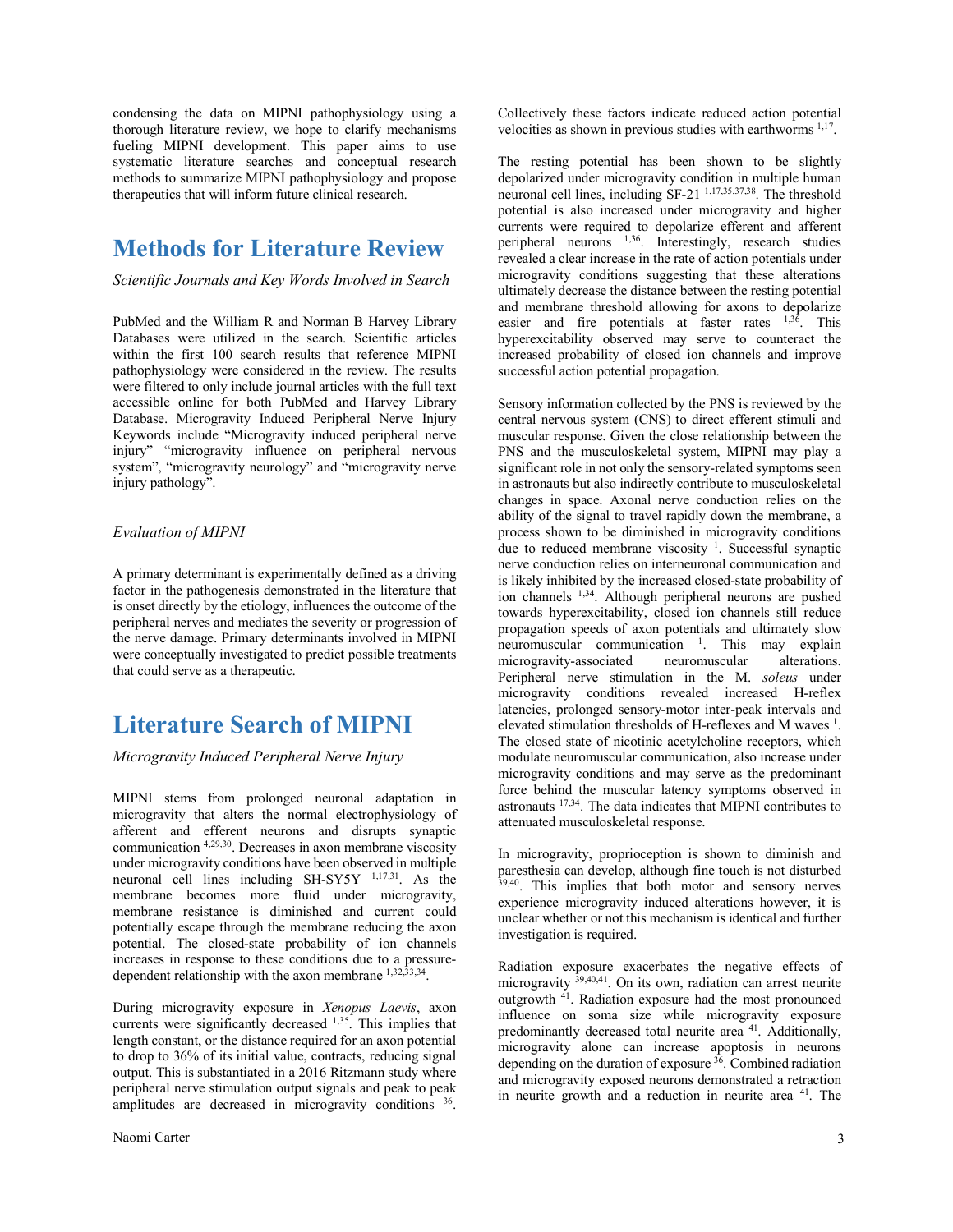combined effects of radiation and microgravity resulted in the most severe changes in cell morphology 41 . Delayed apoptosis of irradiated neurons was doubled by microgravity exposure 41 . Furthermore, microgravity and radiation treated cells demonstrated increased gene expression of Vglut2, a regulator of excitatory glutamate neurotransmitter and Gabrb2, an inhibitory postsynaptic GABA receptor <sup>41</sup>. This substantiates the reduction in synaptic transmission and potentiation observed in previous studies.

# **Discussion**

A primary determinant is experimentally defined as a driving factor in the pathogenesis demonstrated in the literature that is onset directly by the etiology, influences the outcome of the peripheral nerves and mediates the severity or progression of the nerve damage. Three primary determinants were identified in MIPNI including hyperexcitability, morphological changes and oxidative stress. More specifically, the closed state of ion channels observed in MIPNI literature and data may induce compensatory mechanisms that contribute to hyperexcitability. Decreases in axon membrane viscosity can be characterized as a morphological change. Given the presence of apoptosis in MIPNI, oxidative stress likely plays a role in the pathogenesis. These three factors appear to drive MIPNI and will be considered as potential targets in the following section.

Surprisingly, immune response, vasculature changes and diet did not appear to play a large role in MIPNI. This may be attributable to microgravity's ability to evoke wide-scale cellular responses using a traverse mechanism not limited to physical dispersion anatomy such as immune infiltration or vasculature alterations and yet influence local tissues. Rather the etiology can create a plethora of systematic micro-changes instantaneously, that if continued for prolonged periods drive the body away from homeostasis and lead to PNI development 4. Aforementioned radiation and microgravity are intuitively synergistic likely because of their pervasive mechanisms and demonstrate severe alterations to neuron function when combined 39,40,41. The apparent lack of data connecting immune response, vasculature changes and diet in MIPNI that may be explained by the ability of microgravity to induce cellular changes directly without the intermediate of immune activation or blood vessel transport. These additional factors may only serve as secondary determinants.

However, significant data exists on the influence of microgravity on immune alternations within human physiology. Microgravity induced immune suppression has been observed in inflammatory cytokines, macrophages and associated antigen-presenting cells  $42,43$ . Osteoblastic differentiation of human mesenchymal stem cells was inhibited in modeled microgravity conditions via the MAPK pathway where altered cytokine functionality within the immune system drives bone formation and resorption  $44,45,46$ . Inappropriate neurotrophin and MAPK function plays a role in inflammation, a function of both immune and vasculature adaptation, in distal symmetric neuropathy pathogenesis and is downregulated in symptomatic patients  $47,48$ . More than half of Apollo mission astronauts develop opportunistic infections

upon returning to earth, furthering the relevance of immune activation in microgravity pathophysiology's 49,50.

Microgravity induced alterations that generate hypovolemia, orthostatic intolerance, shift fluid pressure and contribute to uneven perfusion thorough vascular modification, have also not been evidenced to play a role in MIPNI, but may present systemic changes that indirectly influence progression  $51$ . Similarly, dried plum powder and soy protein can mediate some of the symptoms from microgravity  $52,53$ . This implicates that diet may mediate microgravity induced changes, although this system is not well understood in the context of peripheral nerve functionality.

Many systemic changes from microgravity exposure have been observed in particular organ systems and cannot be directly translated to MIPNI without further investigation. Immune response, altered vasculature and diet appear relatively unrelated to MIPNI pathology, but the aperture in the literature could be attributed to a lack of data available exploring this factor in the context of MIPNI pathophysiology. Whether or not immune response, vasculature changes and diet serve as a primary or secondary determinants in MIPNI has yet to be elucidated in the literature. This review demonstrates a wide gap exists elaborating the pathophysiological features in MIPNI progression, where factors that typically play a large role in pathophysiology are not demonstrated in MIPNI related literature.

# **MIPNI Targets for Treatment and Research Proposals**

*Cholesterol Diet May Counter MIPNI Associated Decrease in Membrane Viscosity* 

MIPNI pathophysiology can be distinguished, by the abrupt decrease in membrane viscosity under microgravity conditions  $1,17,31$ . Typically, the cholesterol and phospholipid ratios determine membrane viscosity and plasma membrane integrity is modulated by cholesterol in the CNS 54,55. Nerve lesions, altered nerve conduction and severe clinical symptoms associated with diabetic polyneuropathy in diabetes type 2 patients was correlated with low serum cholesterol and low-density lipoprotein C suggesting that mediating lipid metabolism, specifically cholesterol, can moderate nerve damage in PNS focused pathologies <sup>56</sup>. Increasing membrane viscosity may serve as an excellent target to reversing reduced afferent communication associated with MIPNI as membrane fluidity can be transiently altered with cholesterol diet, allowing for astronauts to opt into this potential therapeutic as needed during spaceflight. Additionally, the original study investigating the relationship between microgravity and neuronal membrane viscosity also featured asolectin vesicles which are representative of a broad range of cell types and indicate that investigating cholesterol treatment may have beneficial systemic effects  $31$ . To test this hypothesis, we suggest a multifaceted study evaluating lipid distribution,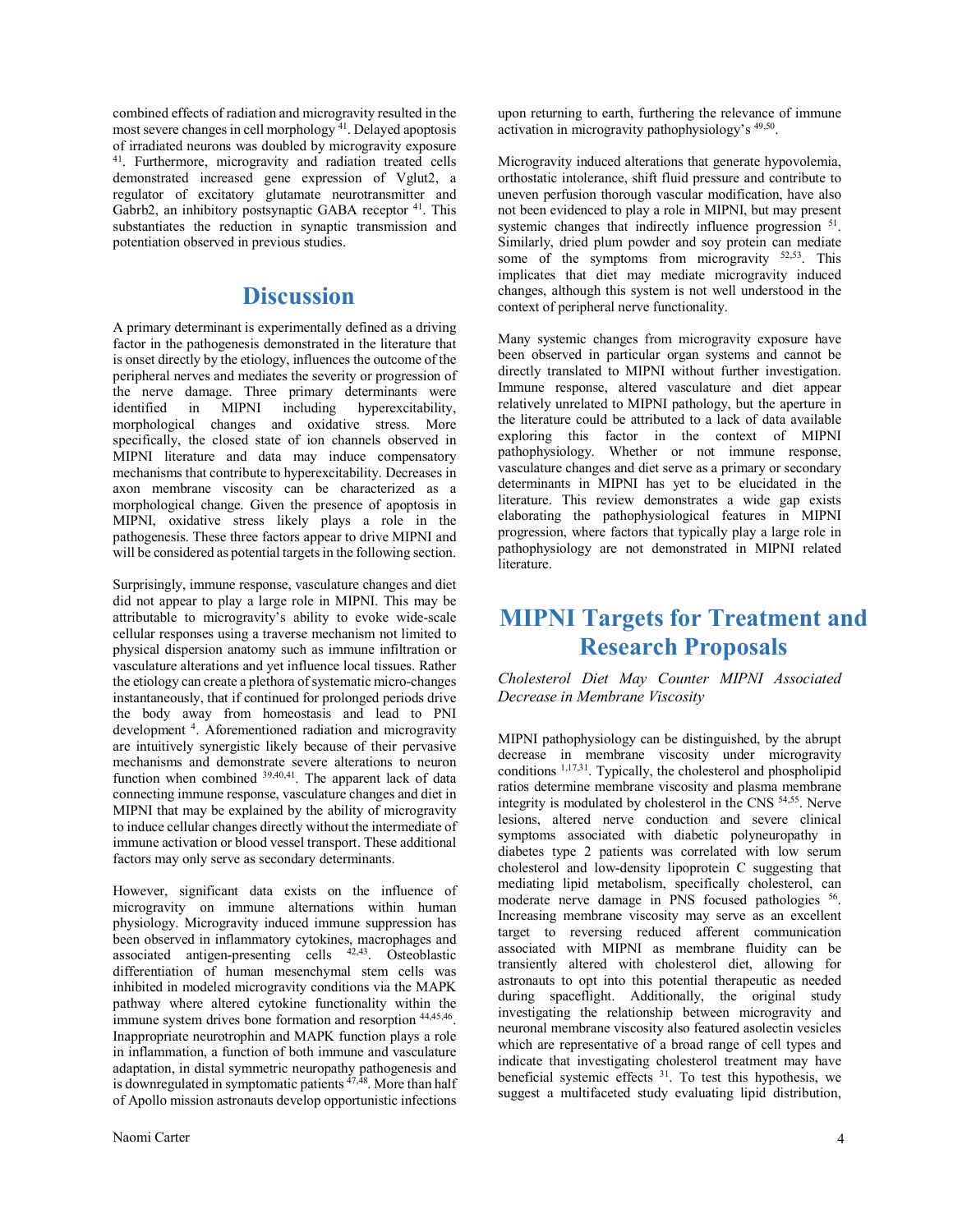lipid composition and cholesterol treatment in peripheral neurons that will be evaluated after short and prolonged exposure to microgravity.

Undifferentiated and differentiated SH-SH5Y neuroblastoma cell lines were used as a model in the original study  $31$ . The study was performed in 1g and the nondifferentiated cell line demonstrated more significant changes 34. While this CNS derived model cell line successfully demonstrated reduced lipid membrane viscosity in microgravity, SH-SH5Y are typically used to assess differentiation or neurite growth and considering the use of differentiated cell lines from human embryonic stem cells may be more accurate  $57,58,60,61$ . More specifically, human derived stem cells treated with dual-SMAD inhibitors, WNT activation, small molecular notch inhibitors and VEGF/FGF/PDGF signaling pathways have been demonstrated to successfully mimic morphological and electrophysiological aspects of peripheral sensory neurons with minimal caveats as well as coalesce with Schwann cells and fibroblast when grown together in culture <sup>61</sup>. This model will serve as an ideal archetype of peripheral neurons for the preliminary study and should be used for the experiment <sup>61</sup>.

The influence of decreased membrane viscosity in simulated microgravity has previously been demonstrated in the literature <sup>31</sup>. While a true microgravity environment would be most ideal for this study, because this experiment is still preliminary, the application of simulated microgravity may be required before benefactors are willing to fund financially demanding projects. The RCCS Bioreactor microgravity model allows 3D cell cultures to be grown in constant orientation with the fluid, allowing the cytoarchitecture and microenvironment to be observed in microgravity-like conditions.

Lipid density must be examined after microgravity exposure to reconfirm previous studies in the new model of peripheral neurons derived from stem cells and can be evaluated using fluorescence polarization anisotrophy that increases as solvent viscosity increases <sup>62</sup>. This method was used in the original investigation of microgravity induced changes in membrane fluidity 31. A simple 96-well plate reader can detect cells labeled with 1,6-Diphenyl-1,3,5-hexatriene (DPH), a fluorescent dye often used in fluorescence polarization anisotrophy <sup>31,63</sup>. This experiment should include side by side comparison of SH-SH5Y cells and any significant differences between the results should be noted. Differences in lipid viscosity may explain alterations in the post-synaptic cleft activity and this should be further evaluated in a separate investigation 4,30,64 .

Subsequently, evaluating lipid composition of microgravity exposed and control cell populations, will determine if cholesterol concentrations are modified after microgravity exposure. This study should include positive controls where cells are treated with statins, which lower cholesterol, fibrates, which target fatty acids and triglycerides as well as niacin, that modifies lipoproteins in order to provide comparison alongside the microgravity treatment group and normal cells 65 . Lipid content from treated cells, positive controls and negative controls can be extracted into fractions after homogenization using differential and discontinuous density

gradient centrifugation and quantified with an enzymatic assay 66,67,68. Depending on the results of the previous experiments, cholesterol treatment after microgravity exposure can be evaluated using similar methods described for analyzing lipid density composition. If cholesterol treatment progresses to clinical trials, evaluating nerve conduction and muscular latency would he highly beneficial to understanding MIPNI pathogenesis.

#### *Why Not Target Ion Channels for MIPNI Treatment?*

The closed-state probability of ion channels was shown to increase under microgravity conditions, however this may not be an ideal target for treating MIPNI <sup>1,32,33,34</sup>. Microgravity directly influences the lipid membrane which can indirectly modify membrane protein function and transmembrane proteins such as sodium and potassium ion channels 17,69,70 . In response to altered ion channel function, neuroadaptive mechanisms allow for the membrane potential to be adjusted in order to preserve communication 17. This is evident in MIPNI as the resting potential is depolarized and the threshold potential is increased indicating that the body possesses compensatory mechanisms that mediate this process leading to hyperexcitability 1,17,36,35,37,38. Targeting membrane viscosity may aggravate a wide range of downstream compensatory events and further investigation of ion channel alteration is required before potential treatments can be identified.

#### *Antioxidants to Mediate Neuronal Apoptosis in MIPNI*

Further evaluation of oxidative stress pathways in neuronal injury and apoptosis would be an excellent starting point in clarifying MIPNI pathophysiology. More specifically, if oxidative stress is a predominant mechanism within MIPNI, antioxidants may serve as a potential treatment. In any case, exploring antioxidant treatment may be beneficial to reducing the effects of radiation that increase reactive oxygen species and reactive nitrogen species which consequentially mediate the combined effects of radiation and microgravity [71].

During oxidative stress, reactive free radicals damage cellular proteins, lipids and nucleic acids <sup>72</sup>. Innate antioxidant mechanisms including superoxide dismutase and glutathione reductase typically modulate reactive oxygen and nitrogen species and convert them into compounds safer for the body to manipulate  $72$ . Antioxidants assist in this process and regulate the production and degradation of radicals <sup>72</sup>. In neuropathy pathologies such as distal symmetric polyneuropathy and radiation induced brachial plexopathy, it is not uncommon for patients to be administered antioxidants, indicating that this therapeutic has the potential to address excessive reactive free radicals and oxidative stress  $^{73,74,75}$ . Similar to cholesterol, antioxidants can be given orally, and serve at as optional treatment that can be taken as needed when astronauts experience symptoms of MIPNI  $^{76,77}$ . Additionally, microgravity induced oxidative stress was originally found to be systemic, having primary, secondary and tertiary implications in other microgravity induce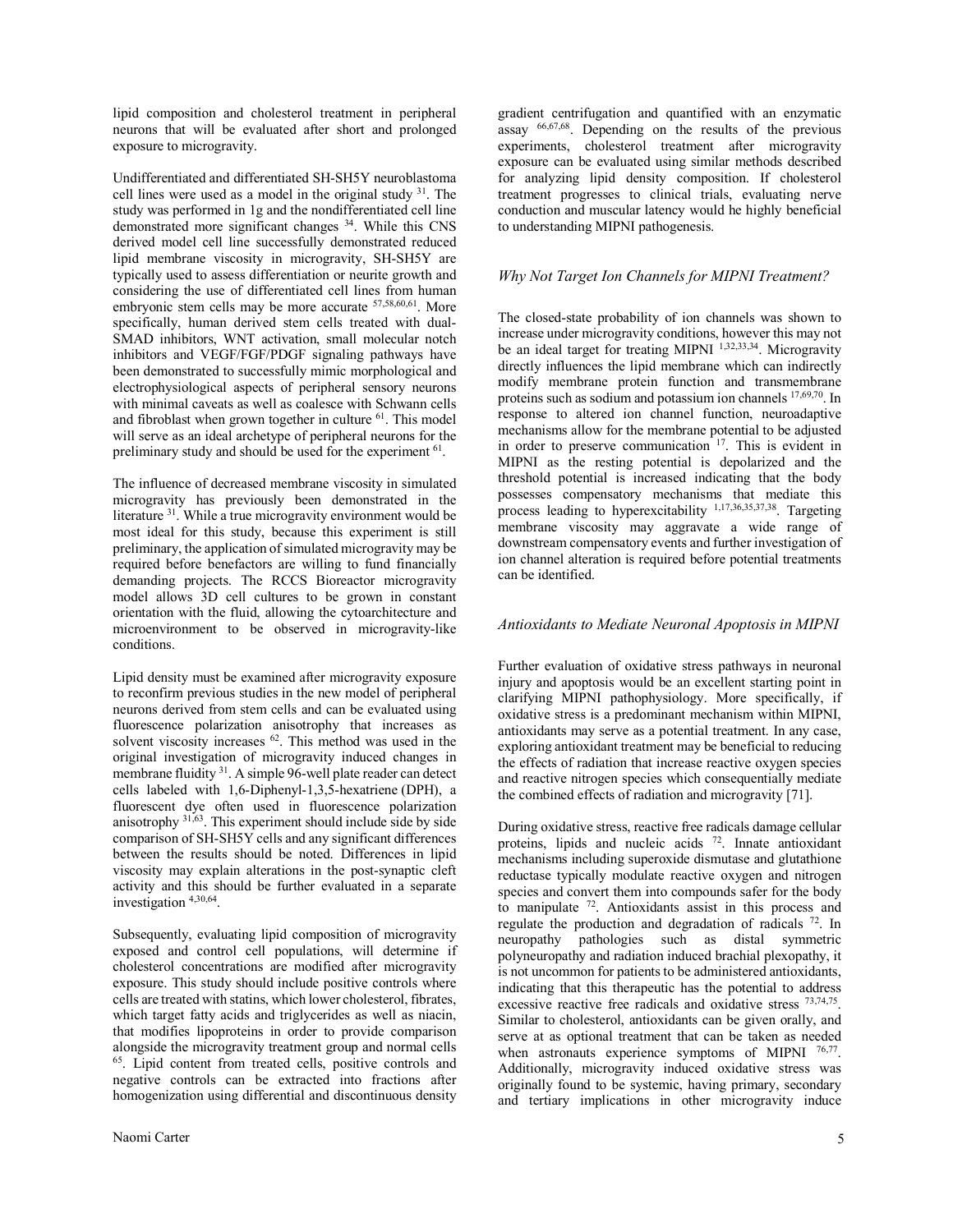physiological changes [78]. Oral antioxidant has the potential to mediate oxidative stress not only in the PNS, but on a broad scale benefiting multiple organ systems.

Non-enzymatic sources of free radicals, enzymatic sources of free radicals and non-enzymatic antioxidants should be evaluated in the context of MIPNI to shed light on the mechanism of microgravity-induced oxidative stress. Aforementioned in the review of cholesterol, in vitro cultures of differentiated human derived stem cells, Schwann cells and fibroblast will serve as an excellent model for evaluating normal functions in sensory neurons.

Oxidative stress must be confirmed in the PNS by comparing the presence of radical species and their concentrations in healthy and microgravity exposed tissues. Fluorogenic probes such as 5-(and -6)-carboxy-2',7'-dichlorodihydrofluorescein diacetate (DCFDA) can diffuse into cells, bind to hydrogen peroxide and form dichlorofluorescein (DCF) 79. This can be analyzed with flow cytometry or fluorescent microscopy In a similar process, superoxides can be detected with dihydroethidium (DHE)  $79$ . This experiment will clarify the relationship between the production of radical species, oxidative stress and apoptosis in MIPNI.

Sequentially, the mechanism of oxidative stress must be investigated. The two predominant pathways of oxidative stress either require or function without enzymes that convert oxygen into deleterious oxygen and nitrogen species<sup>72</sup>. Nonenzymatic sources of radicals include the mitochondrial respiratory chain, glycolysis, glycation and the polyol pathway while enzymatic sources require endothelial and NADPH oxidases, Xanthine, cyclooxygenase and uncoupled nitrogen oxygen species 72. Measuring the end products of the respective pathways is one method of investigating oxidative stress mechanisms in MIPNI, however, this process would be extremely tedious for preliminary studies. Rather evaluating protein, lipid and DNA damage may provide more applicable data to the MIPNI pathophysiology. Quantification of protein carbonyl context is relatively simple and can be performed using gel electrophoresis and western blot 79,80,81. Malondialdehyde (MDA) is an end product from polyunsaturated fatty acid peroxidation and can be extracted after reaction with using thiobarbituric acid reactive substances (TBARS)  $^{79,82,83}$ . Thymidine glycol (TG) can assess DNA damage and can be examined using the streptavidin-biotin-peroxidase complex method and immunohistochemistry 79,84.

Once the products of oxidative stress are confirmed and more is understood relative to the pathophysiology, the effect of non-enzymatic antioxidant treatments such as Glutathione, Vitamin A, Vitamin C and Vitamin E can be evaluated under simulated microgravity conditions in the RCCS bioreactor  $77$ . Depending on the results of the experimental therapeutics, cholesterol and antioxidants should be tested in combination to observe their potential for treatment in tandem.

### **Summary**

Under microgravity conditions human efferent and afferent nerve cells are slightly depolarized, lipid membranes become more permeable, nerve conduction speeds are altered and single neurons have an increased likelihood of undergoing apoptosis depending on the duration of exposure. These pathological characteristics are characteristics of MIPNI are considered as potential targets for treatment. Based on the current literature, cholesterol may mediate lipid membrane viscosity and has been justified as a potential treatment for MIPNI that can be investigated by NASA researchers. Additionally, antioxidants may reduce signs of oxidative stress in MIPNI. The series of experiments described would provide a feasible and relatively inexpensive method of investigating MIPNI pathophysiology that furthers NASA's ability to address sensory complications experienced by astronauts and advances in understanding the impact of microgravity in astronaut physiology will be pertinent to future long duration space missions such as the highly anticipated exploration to Mars.

# **Acknowledgments**

Financial support was provided by the Virginia Space Grant Consortium Undergraduate Scholarship sponsored by the National Aeronautics and Space Administration. I would like to thank Dr. Juan Yakisich for his continued guidance during the paper. Thank you, Dr. Ricks-Santi and Dr. Eric Lewallen, for sparking my interest in research and providing me with the initial opportunity to work in a lab. To Dr. Charles Carmada, thank you for sharing your personal experiences as an astronaut. Many thanks to Millard Reschke for providing additional clarification on his publication Neuroscience in Space.

# **Conflict of Interest**

Research funding was contingent on completion of the research project by April 1st.

### **References**

- 1. Kohn, F. P. M., & Ritzmann, R. (2017). Gravity and neuronal adaptation, in vitro and in vivo—from neuronal cells up to neuromuscular responses: a first model. *European Biophysics Journal*, *47*(2), 97–107. https://doi.org/10.1007/s00249-017-1233-7
- 2. *Astronaut Health and Performance*. (n.d.). National Aeronautics and Space Administration. https://www.nasa.gov/centers/johnson/pdf/584739main \_Wings-ch5d-pgs370-407.pdf
- 3. Clément, G., & Reschke, M. F. (2008). Neuroscience in Space. *Springer*, 109. https://doi.org/10.1007/978-0- 387-78950-7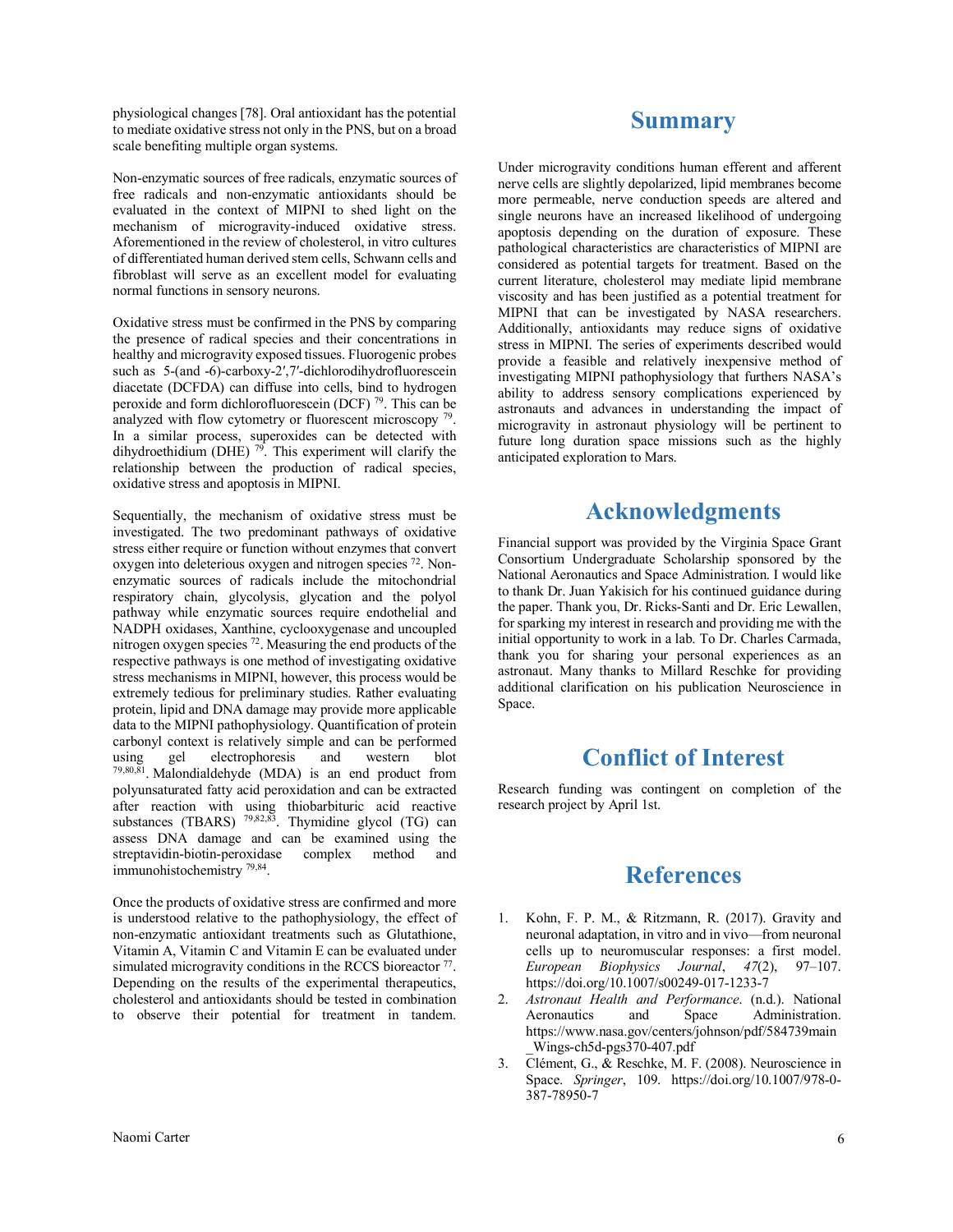- 4. Pani, G., Samari, N., Quintens, R., de Saint-Georges, L., Meloni, M., Baatout, S., Van Oostveldt, P., & Benotmane, M. A. (2013). Morphological and Physiological Changes in Mature In Vitro Neuronal Networks towards Exposure to Short-, Middle- or Long-Term Simulated Microgravity. *PLoS ONE*, *8*(9), e73857. https://doi.org/10.1371/journal.pone.0073857
- 5. Horn, E. R., Dournon, C., Frippiat, J. P., Marco, R., Böser, S., & Kirschnick, U. (2007). Development of neuronal and sensorimotor systems in the absence of gravity: Neurobiological research on four soyuz taxi flights to the international space station. *Microgravity Science and Technology*, *19*(5–6), 164–169. https://doi.org/10.1007/bf02919474
- 6. *NASA Astronaut Scott Kelly Safely Back on Earth after One-Year Mission*. (2016, March 2). NASA. https://www.nasa.gov/press-release/nasa-astronautscott-kelly-returns-safely-to-earth-after-one-yearmission/
- 7. Mars, K. (2018, August 16). *First Look at Findings of NASA Twins Study*. NASA. https://www.nasa.gov/feature/how-stressful-will-a-tripto-mars-be-on-the-human-body-we-now-have-a-peekinto-what-the-nasa/
- 8. Rossman, S. U. R. A. S. T. (2018, March 16). *"Space genes": NASA confirms space travel changes DNA even upon return to Earth*. USA TODAY. https://eu.usatoday.com/story/news/nationnow/2018/03/15/space-genes-nasa-confirms-spacetravel-changes-dna-perhaps-long-time/427402002/
- 9. Rossman, S. U. T. (2017, February 1). *First results on Scott Kelly after year in space reveal space travel changes DNA*. USA TODAY. https://eu.usatoday.com/story/news/nationnow/2017/01/31/going-into-space-affects-dnaastronaut-twins/97295132/
- 10. Zarrinpour, V., Hajebrahimi, Z., & Jafarinia, M. (2017). Expression pattern of neurotrophins and their receptors during neuronal differentiation of adipose-derived stem cells in simulated microgravity condition. *Iran J Basic Medical* Science, 178. https://doi.org/10.22038/ijbms.2017.8244
- 11. NASA. (2019). *5 Hazards of Human Spaceflight*. https://www.nasa.gov/hrp/5-hazards-of-humanspaceflight/
- 12. NASA. (2019b). *Why Space Radiation Matters*. https://www.nasa.gov/analogs/nsrl/why-spaceradiation-matters/
- 13. Cucinotta, F. A., & Durante, M. (2006). Cancer risk from exposure to galactic cosmic rays: implications for space exploration by human beings. *The Lancet Oncology*, *7*(5), 431–435. https://doi.org/10.1016/s1470- 2045(06)70695-7
- 14. Townsend, L., & Fry, R. (2002). Radiation protection guidance for activities in low-earth orbit. *Advances in Space Research*, *30*(4), 957–963. https://doi.org/10.1016/s0273-1177(02)00160-6
- 15. Shabeeb, D., Musa, A. E., Keshavarz, M., Esmaely, F., Hassanzadeh, G., Shirazi, A., & Najafi, M. (2019). Histopathological and Functional Evaluation of Radiation-Induced Sciatic Nerve Damage: Melatonin as

Radioprotector. *Medicina*, *55*(8), 502. https://doi.org/10.3390/medicina55080502

- 16. Stubblefield, M. D. (2017). Clinical Evaluation and Management of Radiation Fibrosis Syndrome. *Physical Medicine and Rehabilitation Clinics of North America*, *28*(1), 89–100. https://doi.org/10.1016/j.pmr.2016.08.003
- 17. Mann, V., Sundaresan, A., & Chaganti, M. (2019). Cellular changes in the nervous system when exposed to gravitational variation. *Neurology India*, 684. https://doi.org/10.4103/0028-3886.263169
- 18. Ingber, D. (1998). In search of cellular control: Signal transduction in context. *Journal of Cellular Biochemistry*, *72*(S30-31), 232–237. https://pubmed.ncbi.nlm.nih.gov/9893275/
- 19. Zahir, N., & Weaver, V. M. (2004). Death in the third dimension: apoptosis regulation and tissue architecture. *Current Opinion in Genetics & Development*, *14*(1), 71– 80. https://doi.org/10.1016/j.gde.2003.12.005
- 20. *How Investing in the Moon Prepares NASA for First Human Mission to Mars*. (n.d.). National Aeronautics and Space Administration. https://www.nasa.gov/sites/default/files/atoms/files/mo on-investments-prepare-us-for-mars.pdf
- 21. *Johnson Space Center Training for space Astronaut training and mission preparation*. (n.d.). National Aeronautics and Space Administration. https://www.nasa.gov/centers/johnson/pdf/160410main space training fact sheet.pdf
- 22. *NASA - Astronauts in Training*. (2004). National Aeronautics and Space Administration. https://www.nasa.gov/audience/forstudents/5- 8/features/F\_Astronauts\_in\_Training.html
- 23. Zvaritch, K. (2019, February 17). *Guide To Freefalling In Freediving*. DeeperBlue.Com. https://www.deeperblue.com/guide-to-freefalling-infreediving/
- 24. *Exploring Space Through Math*. (n.d.). NASA. https://www.nasa.gov/pdf/593848main\_Alg2-ST\_NBL-Newton final.pdf
- 25. Hall, N. (2015). *Air Properties Definitions*. National and Space Administration. https://www.grc.nasa.gov/www/k-12/airplane/airprop.html
- 26. Carvil, P. A., Baptista, R. R., & Russomano, T. (2013). The human body in a microgravity environment: long term adaptations and countermeasures. *Journal of the Aeronautical Sciences*, 1. https://www.semanticscholar.org/paper/The-humanbody-in-a-microgravity-environment%3A-long-Carvil-Baptista/5b557630f5f6cef6db903e69a078b1982584fcff
- 27. NASA. (2020). *Moon to Mars Overview*. National Aeronautics and Space Administration. https://www.nasa.gov/topics/moon-to-mars/overview/
- 28. *Astronauts Answer Student Questions*. (n.d.). National Aeronautics and Space Administration. https://www.nasa.gov/centers/johnson/pdf/569954main \_astronaut%20\_FAQ.pdf
- 29. Gruener, R., & Hoeger, G. (1990). Vector-free gravity disrupts synapse formation in cell culture. *American Journal of Physiology-Cell Physiology*, *258*(3), C489– C494. https://doi.org/10.1152/ajpcell.1990.258.3.c489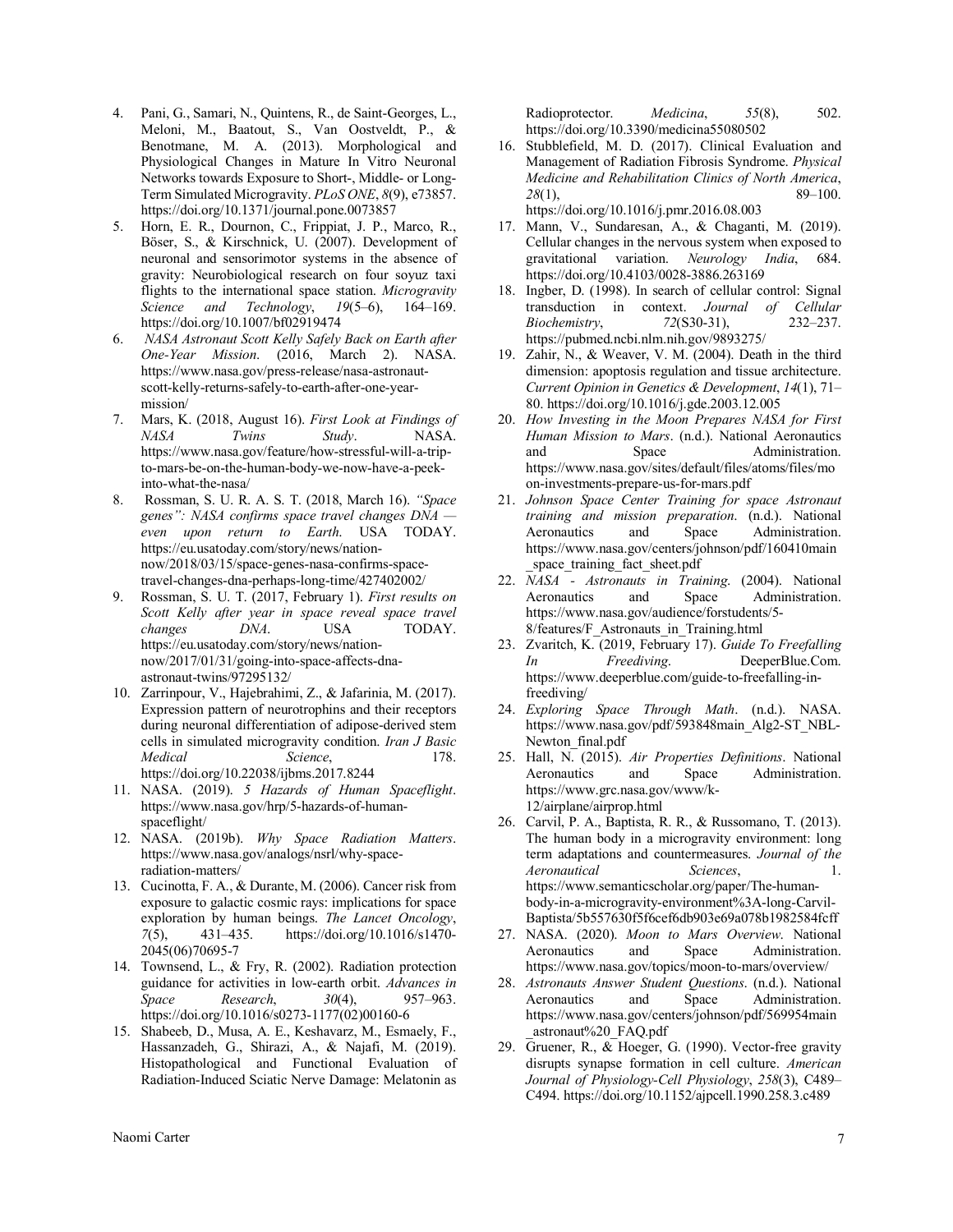- 30. Anken, R., Ibsch, M., & Rahmann, H. (2002). Microgravity (STS-90 neurolab-mission) influences synapse formation in a vestibular nucleus of fish brain. *Advances in Space Research*, *30*(4), 843–847. https://doi.org/10.1016/s0273-1177(01)00643-3
- 31. Sieber, M., Hanke, W., & Kohn, F. P. M. (2014). Modification of Membrane Fluidity by Gravity. *Open Journal of Biophysics*, *04*(04), 105–111. https://doi.org/10.4236/ojbiphy.2014.44012
- 32. Goldermann, M., & Hanke, W. (2001). Ion channel are sensitive to gravity changes. *Microgravity Science and Technology*, *13*(1), 35–38. https://doi.org/10.1007/bf02873330
- 33. Hanke, W., Schulue, W. R., & Sattelle, D. B. (1994). Planar Lipid Bilayers: Methods and Applications (Biological Techniques Series). Academic Press.
- 34. Zanello, L., Aztiria, E., Antollini, S., & Barrantes, F. (1996). Nicotinic acetylcholine receptor channels are influenced by the physical state of their membrane environment. *Biophysical Journal*, *70*(5), 2155–2164. https://doi.org/10.1016/s0006-3495(96)79781-3
- 35. Schaffhauser, D. F., Andrini, O., Ghezzi, C., Forster, I. C., Franco-Obregón, A., Egli, M., & Dittrich, P. S. (2011). Microfluidic platform for electrophysiological studies on Xenopus laevis oocytes under varying gravity levels. *Lab on a Chip*, *11*(20), 3471. https://doi.org/10.1039/c0lc00729c
- 36. Ritzmann, R., Krause, A., Freyler, K., & Gollhofer, A. (2016). Gravity and Neuronal Adaptation. *Microgravity Science and Technology*, *29*(1–2), 9–18. https://doi.org/10.1007/s12217-016-9519-4
- 37. Kohn, F. P. M. (2012). High Throughput Fluorescent Screening of Membrane Potential and Intracellular Calcium Concentration Under Variable Gravity Conditions. *Microgravity Science and Technology*, *25*(2), 113–120. https://doi.org/10.1007/s12217-012- 9331-8
- 38. Wiedemann, M., Kohn, F. P. M., Roesner, H., & Hanke, W. R. L. (2011). Self-organization and Patternformation in Neuronal Systems Under Conditions of Variable Gravity. *Nonlinear Physical Science*, 1–93. https://doi.org/10.1007/978-3-642-14472-1
- 39. Ganapathy, K., Kandarpa, K., & Schneider, V. (2019). Human health during space travel: An overview. *Neurology India*, *67*(8), 176. https://doi.org/10.4103/0028-3886.259123
- 40. Ganapathy, K., da Rosa, M., & Russomano, T. (2019). Neurological changes in outer space. *Neurology India*, 37–43. https://doi.org/10.4103/0028-3886.253647
- 41. Pani, G., Verslegers, M., Quintens, R., Samari, N., de Saint-Georges, L., van Oostveldt, P., Baatout, S., & Benotmane, M. A. (2016). Combined Exposure to Simulated Microgravity and Acute or Chronic Radiation Reduces Neuronal Network Integrity and Survival. *PLOS ONE*, *11*(5), e0155260. https://doi.org/10.1371/journal.pone.0155260
- 42. Wang, J., Han, C., Lu, Z., Ge, P., Cui, Y., Zhao, D., Yang, X., Wu, B., Qiang, L., Zhang, Y., Chai, Q., Lei, Z., Li, L., Hua Liu, C., & Zhang, L. (2020). Simulated microgravity suppresses MAPK pathway-mediated innate immune response to bacterial infection and induces gut microbiota dysbiosis. *The FASEB Journal*,

https://doi.org/10.1096/fj.202001428r

- 43. Sun, Y., Kuang, Y., & Zuo, Z. (2021). The Emerging Role of Macrophages in Immune System Dysfunction under Real and Simulated Microgravity Conditions. *International Journal of Molecular Sciences*, *22*(5), 2333. https://doi.org/10.3390/ijms22052333
- 44. Zayzafoon, M., Meyers, V. E., & McDonald, J. M. (2005). Microgravity: the immune response and bone. *Immunological Reviews*, *208*(1), 267–280. https://doi.org/10.1111/j.0105-2896.2005.00330.x
- 45. Chapes, S. K., Simske, S. J., Sonnenfeld, G., Miller, E. S., & Zimmerman, R. J. (1999). Effects of spaceflight and PEG-IL-2 on rat physiological and immunological responses. *Journal of Applied Physiology*, *86*(6), 2065– 2076. https://doi.org/10.1152/jappl.1999.86.6.2065
- 46. Kimzey, S., Ritzmann, S., Mengel, C., & Fischer, C. (1975). Skylab experiment results: Hematology studies. *Acta Astronautica*, *2*(1–2), 141–154. https://doi.org/10.1016/0094-5765(75)90050-8
- 47. Román-Pintos, L. M., Villegas-Rivera, G., Rodríguez-Carrizalez, A. D., Miranda-Díaz, A. G., & Cardona-Muñoz, E. G. (2016). Diabetic Polyneuropathy in Type 2 Diabetes Mellitus: Inflammation, Oxidative Stress, and Mitochondrial Function. *Journal of Diabetes Research*, *2016*, 1–16. https://doi.org/10.1155/2016/3425617
- 48. Luo, L., Zhou, W. H., Cai, J. J., Feng, M., Zhou, M., Hu, S. P., Xu, J., & Ji, L. D. (2017). Gene Expression Profiling Identifies Downregulation of the Neurotrophin-MAPK Signaling Pathway in Female Diabetic Peripheral Neuropathy Patients. *Journal of Diabetes Research*, *2017*, 1–11. https://doi.org/10.1155/2017/8103904
- 49. Green, M. J., Aylott, J. W., Williams, P., Ghaemmaghami, A. M., & Williams, P. M. (2021). Immunity in Space: Prokaryote Adaptations and Immune Response in Microgravity. *Life*, *11*(2), 112. https://doi.org/10.3390/life11020112
- 50. Johnston, R. S., & Dietlein, L. F. (1977). *Biomedical Results from Skylab NASA SP-377* (Hardcover ed.). Scientific and Technical Information Office,.
- 51. Zhang, L. F. (2001). Vascular adaptation to microgravity: what have we learned? *Journal of Applied Physiology*, *91*(6), 2415–2430. https://doi.org/10.1152/jappl.2001.91.6.2415
- 52. Steczina, S., Tahimic, C. G. T., Pendleton, M., M'Saad, O., Lowe, M., Alwood, J. S., Halloran, B. P., Globus, R. K., & Schreurs, A. S. (2020). Dietary countermeasure mitigates simulated spaceflight-induced osteopenia in mice. *Scientific* Reports, 10(1), 1. https://doi.org/10.1038/s41598-020-63404-x
- 53. P, C., & M, S. (2013). Effects of Dietary Soy Protein on Hematological and Tissue Oxidant/Anti- Oxidant Levels in Rats Exposed to Simulated Microgravity. *Journal of Physical Chemistry & Biophysics*, *03*(01), 1. https://doi.org/10.4172/2161-0398.1000113
- 54. Feinstein, M., Fernandez, S., & Sha'afi, R. (1975). Fluidity of natural membranes and phosphatidylserine and ganglioside dispersions. *Biochimica et Biophysica Acta (BBA) - Biomembranes*, *413*(3), 354–370. https://doi.org/10.1016/0005-2736(75)90121-2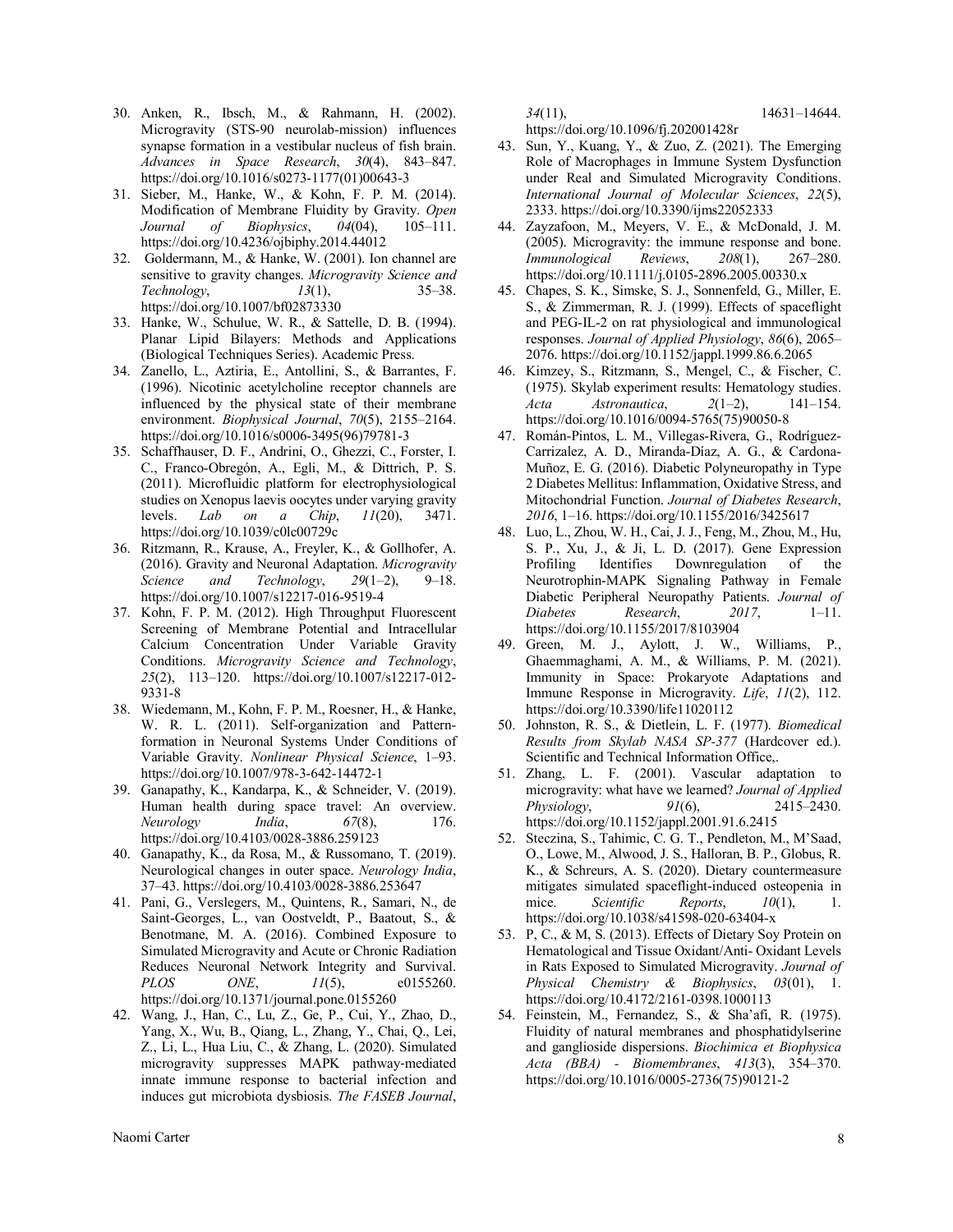- 55. Fernández-Pérez, E. J., Sepúlveda, F. J., Peters, C., Bascuñán, D., Riffo-Lepe, N. O., González-Sanmiguel, J., Sánchez, S. A., Peoples, R. W., Vicente, B., & Aguayo, L. G. (2018). Effect of Cholesterol on Membrane Fluidity and Association of Aβ Oligomers and Subsequent Neuronal Damage: A Double-Edged Sword. *Frontiers in Aging Neuroscience*, *10*, 1. https://doi.org/10.3389/fnagi.2018.00226
- 56. Jende, J. M. E., Groener, J. B., Rother, C., Kender, Z., Hahn, A., Hilgenfeld, T., Juerchott, A., Preisner, F., Heiland, S., Kopf, S., Pham, M., Nawroth, P., Bendszus, M., & Kurz, F. T. (2019). Association of Serum Cholesterol Levels With Peripheral Nerve Damage in Patients With Type 2 Diabetes. *JAMA Network Open*, *2*(5), e194798. https://doi.org/10.1001/jamanetworkopen.2019.4798
- 57. *SH-SY5Y ATCC ® CRL-2266TM Homo sapiens bone marrow neuroblast.* (n.d.). https://www.lgcstandardsatcc.org:443/products/all/CRL-2266.aspx?geo\_country=nl#culturemethod
- 58. Shipley, M. M., Mangold, C. A., & Szpara, M. L. (2016). Differentiation of the SH-SY5Y Human Neuroblastoma Cell Line. *Journal of Visualized Experiments*, *108*, 1. https://doi.org/10.3791/53193
- 59. Kovalevich, J., & Langford, D. (2013). Considerations for the Use of SH-SY5Y Neuroblastoma Cells in Neurobiology. *Neuronal Cell Culture*, 9–21. https://doi.org/10.1007/978-1-62703-640-5\_2
- 60. Han, A. M., Heo, H., & Kwon, Y. K. (2012). Berberine Promotes Axonal Regeneration in Injured Nerves of the Peripheral Nervous System. *Journal of Medicinal Food*, *15*(4), 413–417. https://doi.org/10.1089/jmf.2011.2029
- 61. Jones, I., Yelhekar, T. D., Wiberg, R., Kingham, P. J., Johansson, S., Wiberg, M., & Carlsson, L. (2018). Development and validation of an in vitro model system to study peripheral sensory neuron development and injury. *Scientific Reports*, *8*(1), 1. https://doi.org/10.1038/s41598-018-34280-3
- 62. *Fluorescence Polarization (FP)—Note 1.4 | Thermo Fisher Scientific - NL*. (n.d.). ThermoFisher Scientific. https://www.thermofisher.com/nl/en/home/references/m olecular-probes-the-handbook/technical-notes-andproduct-highlights/fluorescence-polarization-fp.html
- 63. Chazotte, B. (2011). Labeling the Plasma Membrane with TMA-DPH. *Cold Spring Harbor Protocols*, *2011*(5), pdb.prot5622. https://doi.org/10.1101/pdb.prot5622
- 64. Gruener, R., & Hoeger, G. (1990b). Vector-free gravity disrupts synapse formation in cell culture. *American Journal of Physiology-Cell Physiology*, *258*(3), C489– C494. https://doi.org/10.1152/ajpcell.1990.258.3.c489
- 65. Pahan, K. (2006). Lipid-lowering drugs. *Cellular and Molecular Life Sciences*, *63*(10), 1165–1178. https://doi.org/10.1007/s00018-005-5406-7
- 66. Baker, R. R. (1979). The isolation and lipid composition of subcellular fractions derived from neuronal perikarya isolated in bulk from rabbit cerebral cortex. *Brain Research*, *169*(1), 65–81. https://doi.org/10.1016/0006- 8993(79)90374-3
- 67. Salè, F., Marchesini, S., Fishman, P., & Berra, B. (1984). A sensitive enzymatic assay for determination of

cholesterol in lipid extracts. *Analytical Biochemistry*, *142*(2), 347–350. https://doi.org/10.1016/0003- 2697(84)90475-5

- 68. Carr, T. P. (2010). Tissue Lipid Analysis with Enzymatic Reagents. *Clinical Chemistry*, *56*(6), 1026–1027. https://doi.org/10.1373/clinchem.2009.139360
- 69. Lee, A. G. (2004). How lipids affect the activities of integral membrane proteins. *Biochimica et Biophysica Acta (BBA) - Biomembranes*, *1666*(1–2), 62–87. https://doi.org/10.1016/j.bbamem.2004.05.012
- 70. Heimburg, T. (2007). *Thermal Biophysics of Membranes* (1st ed.). Wiley-VCH.
- 71. Li, W., Wang, L., Shen, C., Xu, T., Chu, Y., & Hu, C. (2019). Radiation therapy-induced reactive oxygen species specifically eliminates  $CD19<sup>+</sup>$  IgA<sup>+</sup> B cells in nasopharyngeal carcinoma. *Cancer Management and Research*, *Volume 11*, 6299–6309. https://doi.org/10.2147/cmar.s202375
- 72. Johansen, J., Harris, A. K., Rychly, D. J., & Ergul, A. (2005). Oxidative stress and the use of antioxidants in diabetes: Linking basic science to clinical practice. *Cardiovascular Diabetology*, *4*(1), 5. https://doi.org/10.1186/1475-2840-4-5
- 73. *Prevention and Management of Radiation Side Effects*. (2013, February 1). Virginia Cancer Institute. https://www.vacancer.com/diagnosis-andtreatment/radiation-therapy/prevention-andmanagement-of-radiation-side-effects/
- 74. Kasznicki, J. (2014). State of the art papers Advances in the diagnosis and management of diabetic distal symmetric polyneuropathy. *Archives of Medical Science*, *2*, 345–354. https://doi.org/10.5114/aoms.2014.42588
- 75. Zotova, E. V., Chistiakov, D. A., Savost'ianov, K. V., Bursa, T. R., Galeev, I. V., Strokov, I. A., & Nosikov, V. V. (2016). Association of the SOD2 Ala(-9)Val and SOD3 Arg213Gly polymorphisms with diabetic polyneuropathy in patients with diabetes mellitus type 1. *Molecular Biology*, 1. https://pubmed.ncbi.nlm.nih.gov/12815947/
- 76. Slenzka, K. (2003). Neuroplasticity changes during space flight. *Advances in Space Research*, *31*(6), 1595– 1604. https://doi.org/10.1016/s0273-1177(03)00011-5
- 77. Uva, B., Masini, M., Sturla, M., Bruzzone, F., Giuliani, M., Tagliafierro, G., & Strollo, F. (2010). Microgravityinduced apoptosis in cultured glial cells. *European Journal of Histochemistry*, *46*(3), 209. https://doi.org/10.4081/1681
- 78. Mao, X. W., Nishiyama, N. C., Pecaut, M. J., Campbell-Beachler, M., Gifford, P., Haynes, K. E., Becronis, C., & Gridley, D. S. (2016). Simulated Microgravity and Low-Dose/Low-Dose-Rate Radiation Induces Oxidative Damage in the Mouse Brain. *Radiation Research*, *185*(6), 647–657. https://doi.org/10.1667/rr14267.1
- 79. Katerji, M., Filippova, M., & Duerksen-Hughes, P. (2019). Approaches and Methods to Measure Oxidative Stress in Clinical Samples: Research Applications in the Cancer Field. *Oxidative Medicine and Cellular Longevity*, *2019*, 1–29. https://doi.org/10.1155/2019/1279250